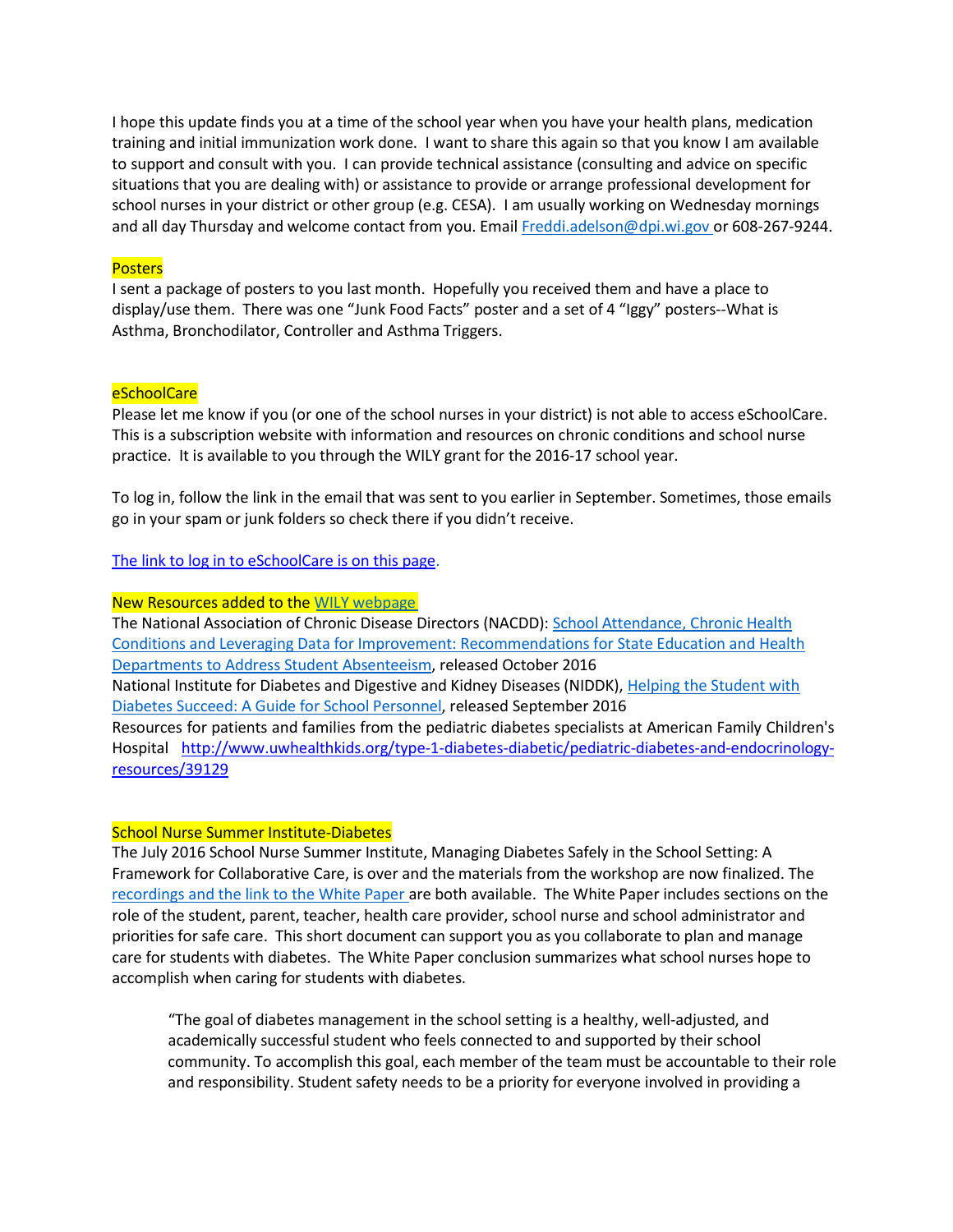shared plan of care for students with diabetes. Each team member must be committed to engaging in conversation and willing to collaborate to identify how to best care for the student."

#### New and Revised Training Videos

I am sharing these links again this month. All training videos can be found at **[http://dpi.wi.gov/sspw/pupil-services/school](http://dpi.wi.gov/sspw/pupil-services/school-nurse/training/medication)[nurse/training/medication](http://dpi.wi.gov/sspw/pupil-services/school-nurse/training/medication)** and have been uploaded into the TRAIN system

**Inhaler:** There were minor changes made to the inhaler video, procedure, skills competency and test. Asthma experts now say that there is no reason to wait between breaths if a student is to receive two puffs. Certainly if there is an order stating a different procedure, follow the medical provider's order.

<https://www.youtube.com/watch?v=sgbwQyFNZaA>

**Injections:** This is a new training video that may be used for training staff on injections either as reinforcement or when the injection is not covered elsewhere in a training video. It goes into more detail on giving injections and covers intramuscular and subcutaneous injections. There is a video, procedure, skills competency, and test. <https://www.youtube.com/watch?v=wupmucbqPM8>

**Epinephrine Administration:** This is a new training video on epinephrine auto-injector administration. It reviews the EpiPen® and the generic auto-injector. Subsequent to the completion of this video, new research was documented that now recommends improved stabilization of the leg, as well as removing the EpiPen® after 3 seconds, rather than 10 seconds. This is reflected in the procedure and skills competency documents. <https://www.youtube.com/watch?v=z-MxRQUnMJQ>

**Carbohydrate Counting:** This is a new video that will assist the school nurse in training and enlisting others in the task of carb counting. There is no procedure, skills competency or test with this video, as it will be very individualized based on the student's needs. <https://www.youtube.com/watch?v=WIpxrtf7QbY>

**WISHeS Procedures now on DPI:** The WISHeS procedures documents and videos are now uploaded to the WI DPI webpages. You will also be able to find these on the WISHeS website for a few more months. [http://dpi.wi.gov/sspw/pupil-services/school-nurse/training/nursing](http://dpi.wi.gov/sspw/pupil-services/school-nurse/training/nursing-procedures)[procedures](http://dpi.wi.gov/sspw/pupil-services/school-nurse/training/nursing-procedures)

#### Data reporting for 2016-17

The Wisconsin School Health Services Report is designed to collect annual school nursing and health services data from each school district in order to develop a cumulative statewide picture of school health services. **This report is required for all grant districts and I will be planning a group webinar in February 2017 to share last year's results and highlight the importance of this year's data collection.** The data reporting procedure is the same as the last school year. Only one person from each district